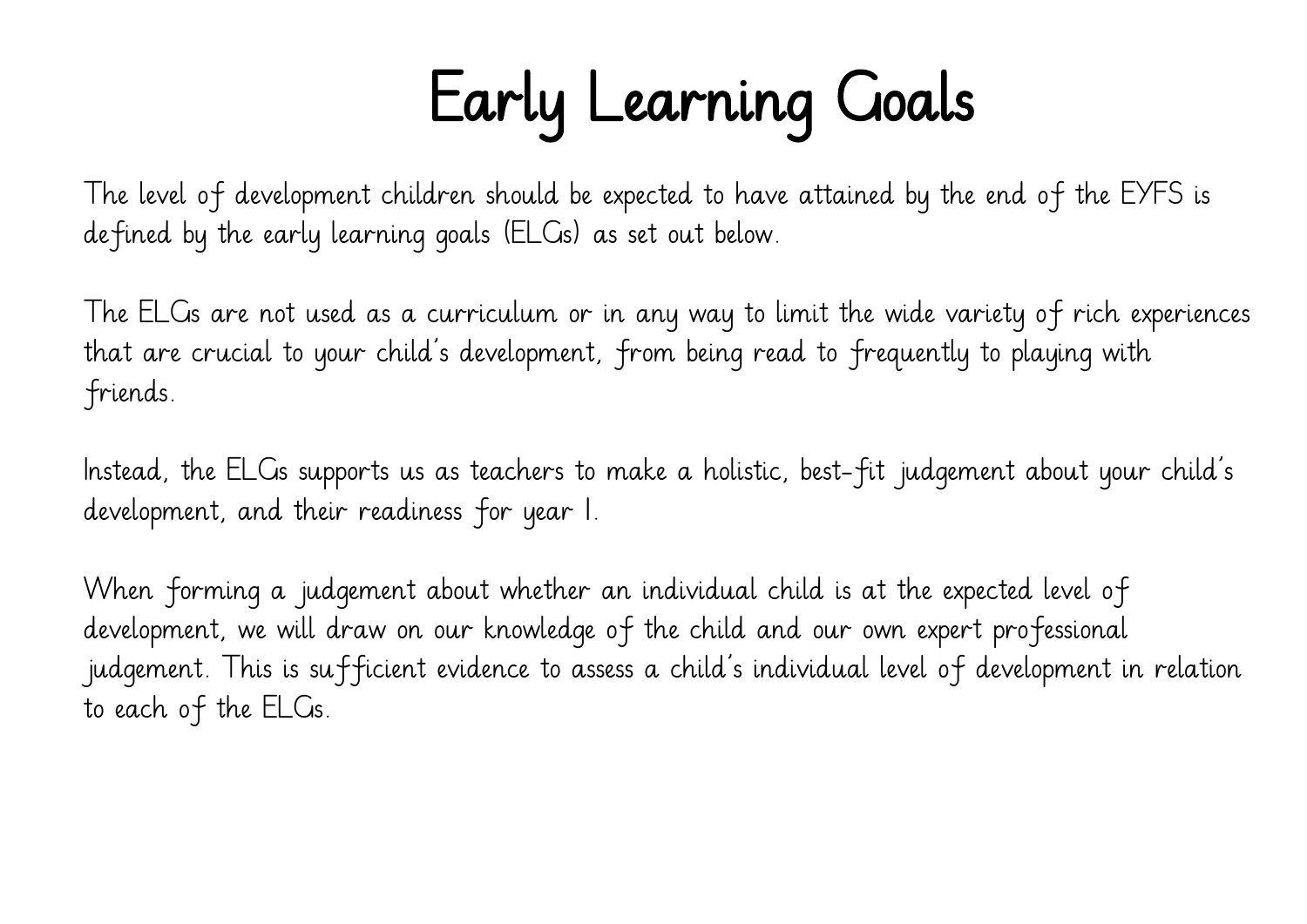### Communication and Language

ELG: Listening, Attention and Understanding

Children at the expected level of development will:

- Listen attentively and respond to what they hear with relevant questions, comments and actions when being read to and during whole class discussions and small group interactions; - Make comments about what they have heard and ask questions to clarify their understanding;

- Hold conversation when engaged in back-and-forth exchanges with their teacher and peers.

#### ELG: Speaking

Children at the expected level of development will:

- Participate in small group, class and one-to-one discussions, offering their own ideas, using recently introduced vocabulary;

- Offer explanations for why things might happen, making use of recently introduced vocabulary from stories, non-fiction, rhymes and poems when appropriate;

- Express their ideas and feelings about their experiences using full sentences, including use of past, present and future tenses and making use of conjunctions, with modelling and support from their teacher.w.twinkl.co.uk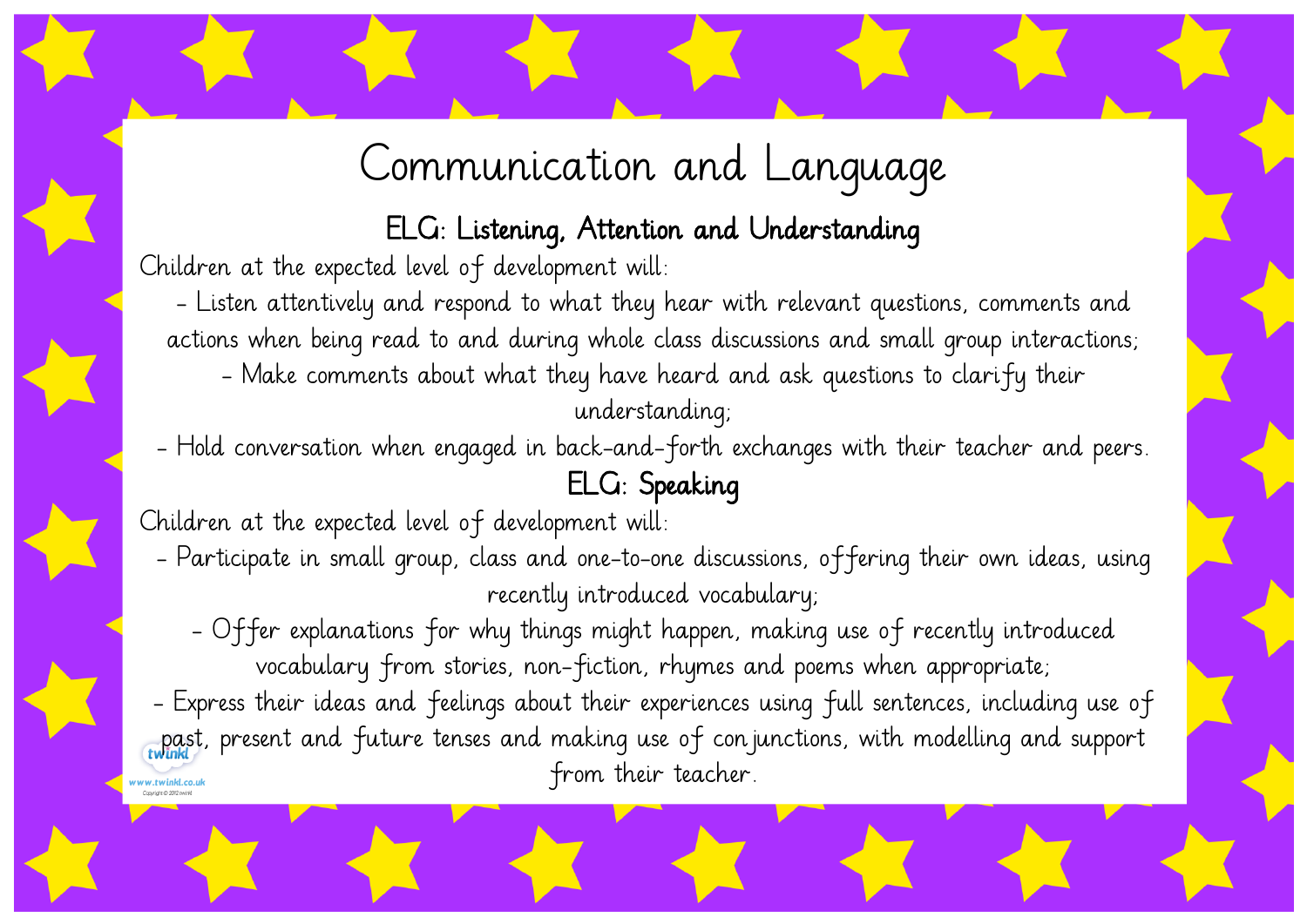### Personal, Social and Emotional Development

#### ELG: Self-Regulation

Children at the expected level of development will:

- Show an understanding of their own feelings and those of others, and begin to regulate their behaviour accordingly;
- Set and work towards simple goals, being able to wait for what they want and control their immediate impulses when appropriate;
- Give focused attention to what the teacher says, responding appropriately even when engaged in activity, and show an ability to follow instructions involving several ideas or actions.

#### ELG: Managing Self

Children at the expected level of development will:

- Be confident to try new activities and show independence, resilience and perseverance in the face of challenge; - Explain the reasons for rules, know right from wrong and try to behave accordingly;
- Manage their own basic hygiene and personal needs, including dressing, going to the toilet and understanding the importance of healthy food choices.

#### ELG: Building Relationships

Children at the expected level of development will:

twinkl w.twinkl.co.uk - Work and play cooperatively and take turns with others;

- Form positive attachments to adults and friendships with peers;

- Show sensitivity to their own and to others' needs.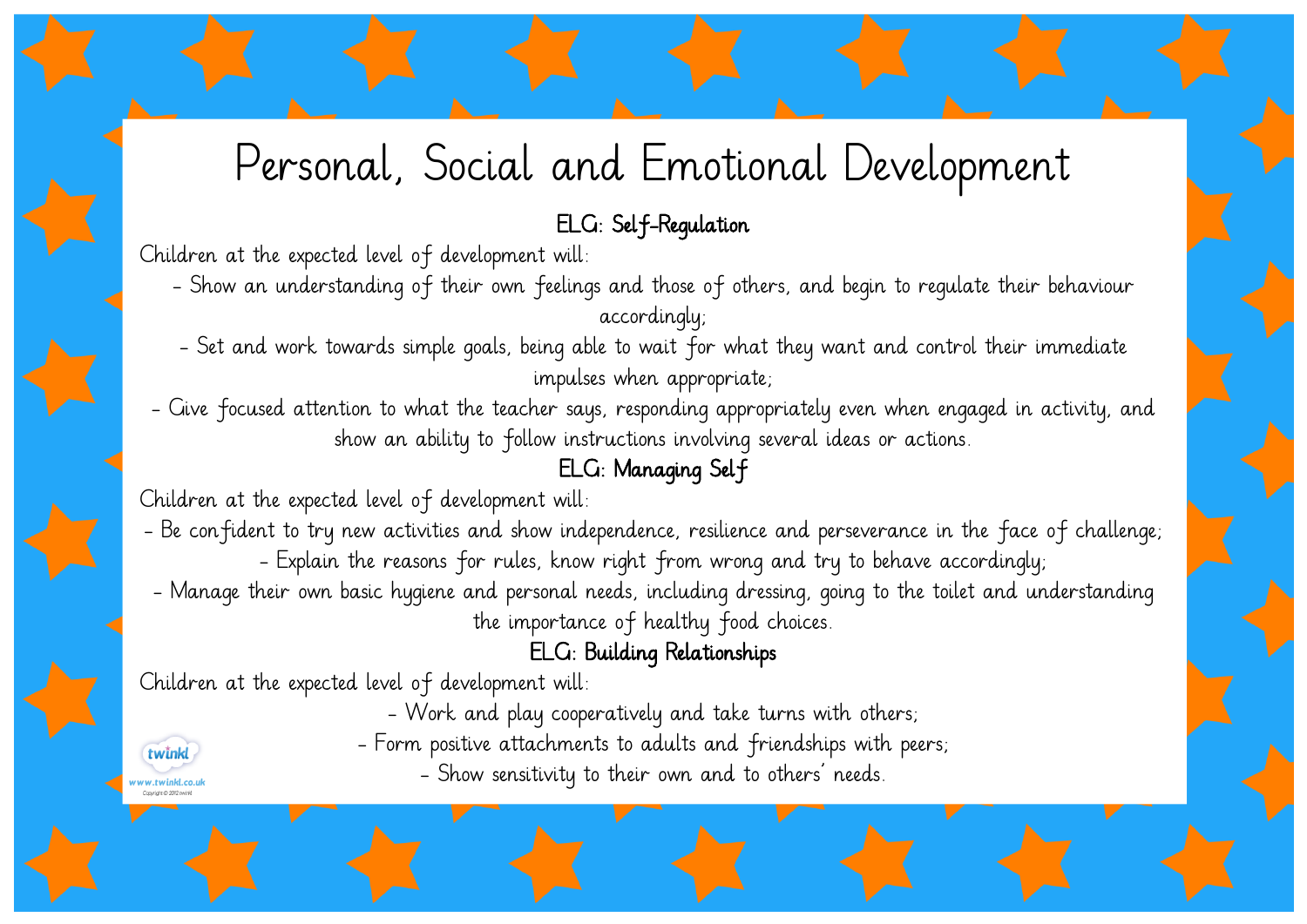## Physical Development

ELG: Gross Motor Skills

Children at the expected level of development will:

- Negotiate space and obstacles safely, with consideration for themselves and others; - Demonstrate strength, balance and coordination when playing;

- Move energetically, such as running, jumping, dancing, hopping, skipping and climbing.

#### ELG: Fine Motor Skills

Children at the expected level of development will:

- Hold a pencil effectively in preparation for fluent writing – using the tripod grip in almost all cases;

- Use a range of small tools, including scissors, paint brushes and cutlery; - Begin to show accuracy and care when drawing.

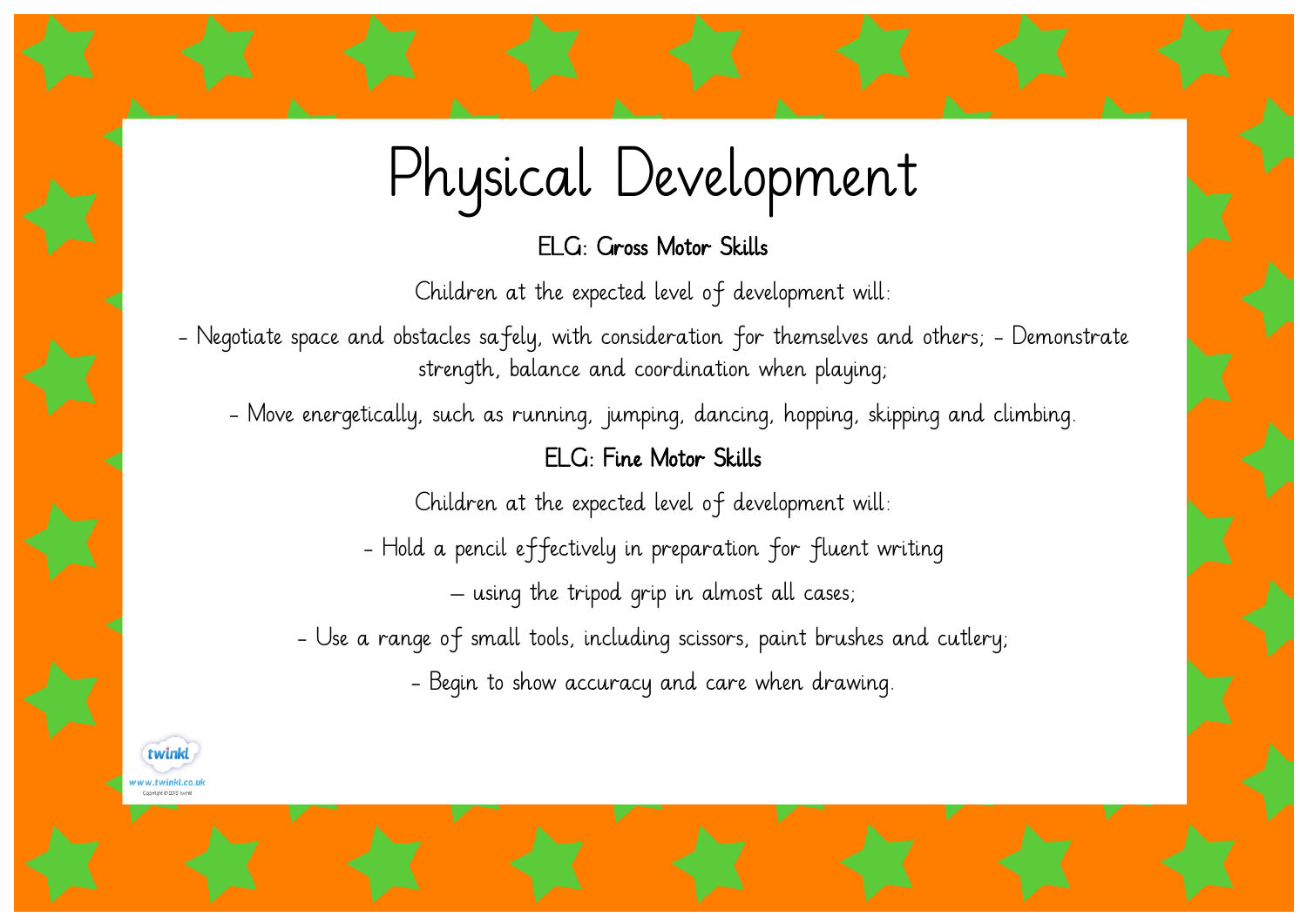## Literacy

#### ELG: Comprehension

Children at the expected level of development will:

- Demonstrate understanding of what has been read to them by retelling stories and narratives using their own words and recently introduced vocabulary;

- Anticipate – where appropriate – key events in stories;

- Use and understand recently introduced vocabulary during discussions about stories, non-fiction, rhymes and poems and during role-play.

#### ELG: Word Reading

Children at the expected level of development will:

- Say a sound for each letter in the alphabet and at least 10 digraphs;

- Read words consistent with their phonic knowledge by sound-blending;

- Read aloud simple sentences and books that are consistent with their phonic knowledge, including some common

exception words.

#### ELG: Writing

Children at the expected level of development will:

twinkl w.twinkl.co.uk Converiente (P) 2012 tuvin

- Write recognisable letters, most of which are correctly formed;

- Spell words by identifying sounds in them and representing the sounds with a letter or letters;

- Write simple phrases and sentences that can be read by others.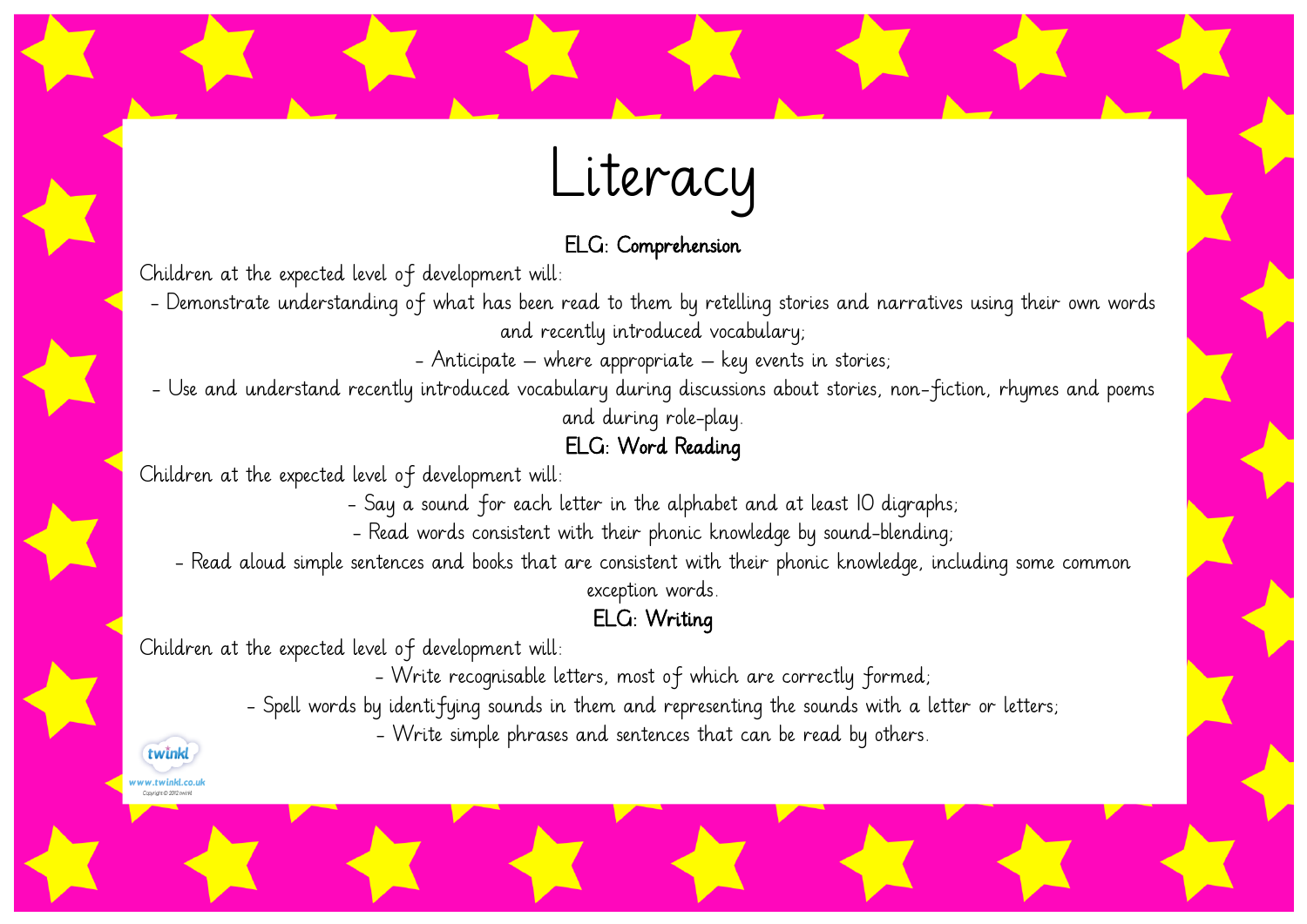### Mathematics

#### ELG: Number

Children at the expected level of development will:

- Have a deep understanding of number to 10, including the composition of each number;

- Subitise (recognise quantities without counting) up to 5;

- Automatically recall (without reference to rhymes, counting or other aids) number bonds up to 5 (including subtraction facts) and some number bonds to 10, including double facts.

#### ELG: Numerical Patterns

Children at the expected level of development will:

- Verbally count beyond 20, recognising the pattern of the counting system;

- Compare quantities up to 10 in different contexts, recognising when one quantity is greater than, less than or the same as the other quantity;

- Explore and represent patterns within numbers up to 10, including evens and odds, double facts and how quantities can be distributed equally.

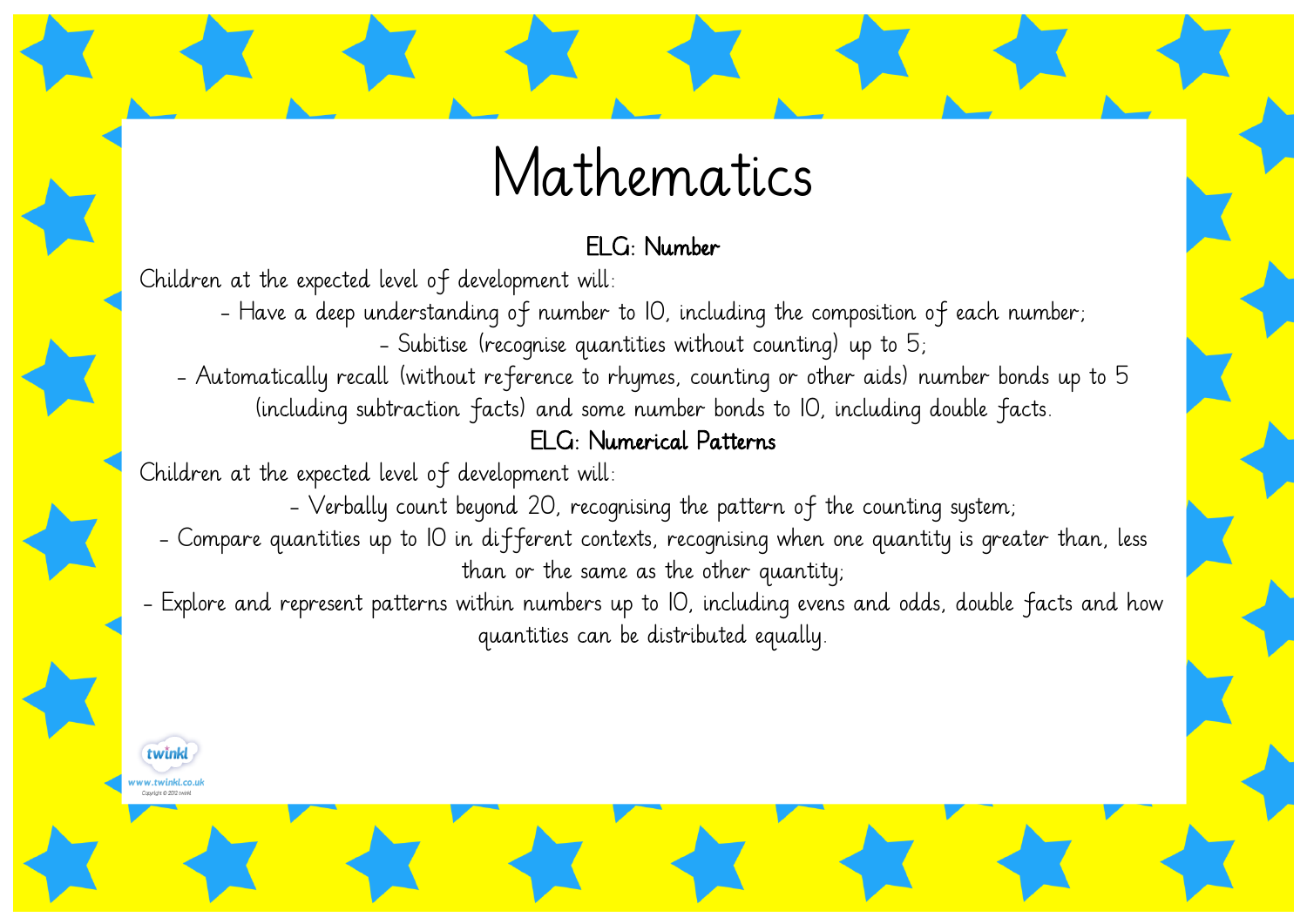Understanding the World

#### ELG: Past and Present

Children at the expected level of development will:

- Talk about the lives of the people around them and their roles in society;

- Know some similarities and differences between things in the past and now, drawing on their experiences and what has been read in class;

- Understand the past through settings, characters and events encountered in books read in class and storytelling.

#### ELG: People, Culture and Communities

Children at the expected level of development will:

- Describe their immediate environment using knowledge from observation, discussion, stories, non-fiction texts and maps;

- Know some similarities and differences between different religious and cultural communities in this country, drawing on their experiences and what has been read in class;

- Explain some similarities and differences between life in this country and life in other countries, drawing on knowledge from stories, non-fiction texts and – when appropriate – maps.

#### ELG: The Natural World

Children at the expected level of development will:

w.twinkl.co.u .<br>Constale in 2012 tod

- Explore the natural world around them, making observations and drawing pictures of animals and plants;

- Know some similarities and differences between the natural world around them and contrasting environments, drawing on their experiences and what has been read in class;

- Understand some important processes and changes in the natural world around them, including the seasons and changing twinkl states of matter.